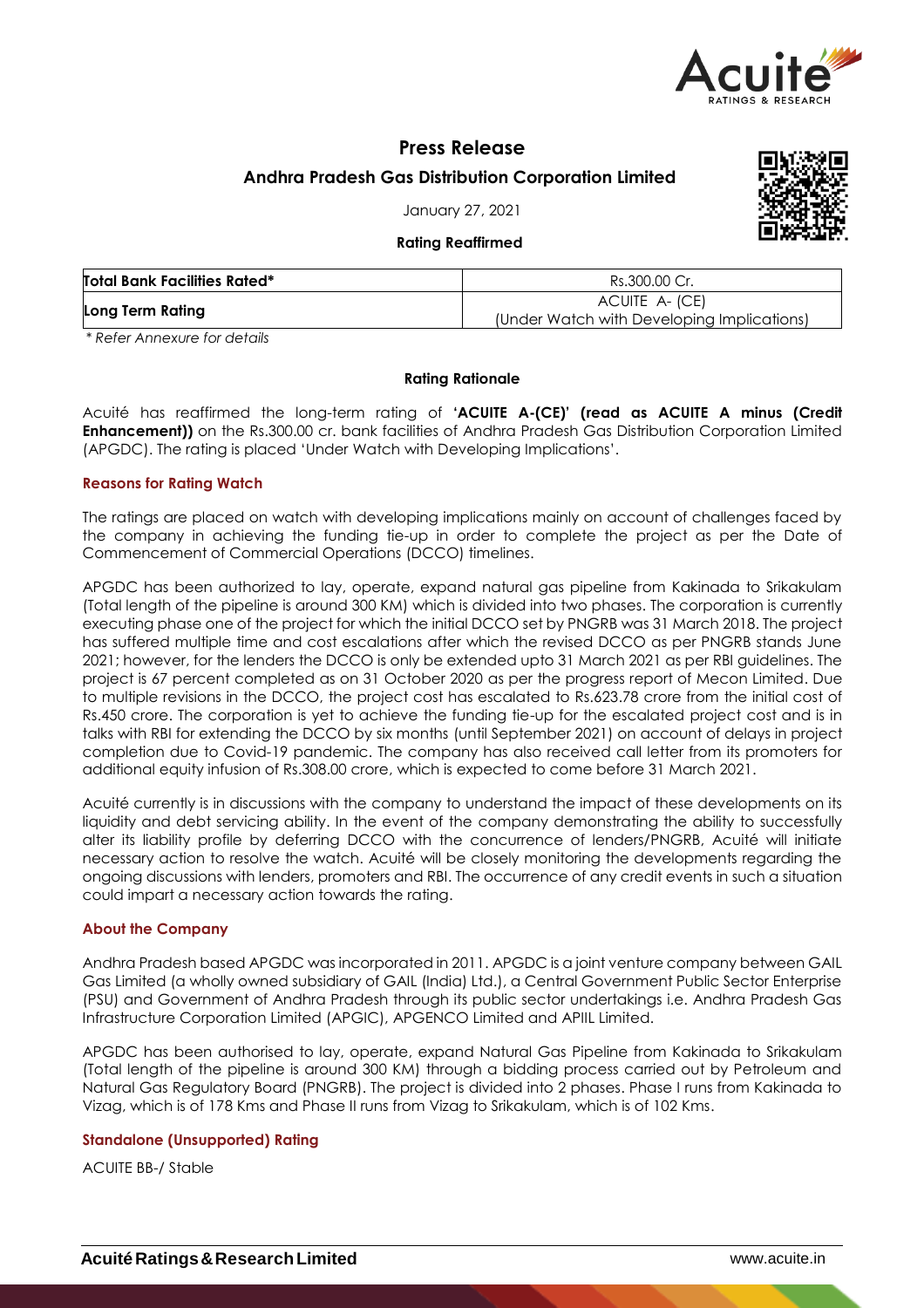

## **Analytical Approach**

To arrive at rating, Acuité has considered the standalone business and financial risk profile of APGDC and notched up the standalone rating by factoring in the strong operational and financial support extended by Gail Gas Limited (GGL) and Andhra Pradesh Infrastructure Corporation Limited.

## **Key Rating Drivers**

## **Strengths**

### • **Strong operational and financial support from GGL and GoAP**

APGDC is a joint venture between Gail Gas Limited (GGL) and Andhra Pradesh Gas Infrastructure Corporation Limited (APGIC), APGENCO Limited (APGENCO) and APIIL Limited (APIIL) with GGL holding 50 percent, APGIC holding 27 percent, APGENCO holding 16 percent and APIIC holding 8 percent as on 31 March 2020. GGL, the largest shareholder single largest shareholder of APGDC, was incorporated in May 2008. GGL is a wholly owned subsidiary of GAIL (India) Limited (GAIL) and is engaged in implementation of City Gas Distribution (CGD) projects in Madhya Pradesh, Karnataka, Haryana, Uttar Pradesh, Karnataka, Uttarakhand and Jharkhand. GGL, on a consolidated basis registered operating income of Rs.51.44 billion for FY2020.

GAIL has signed Gas Transfer Agreement (GTA) for three MMSCMD with APGDC for gas transfer from KG basin to Vizag. The senior management of APGDC comprises employees from GGL and GoAP, which provides strong operational support. Apart from the operational support, both APGIC and GGL have extended Letter of Comfort (LOC) for the borrowings of APGDC.

Acuité believes that APGDC's credit profile will continue to be supported by its association with the GGL and GoAP. The ownership pattern of APGDC, support from GGL & GoAP and credit quality of GGL & GoAP will remain key rating sensitivities.

### • **Expected growth in the CGD sector**

Gas is currently used in India for both domestic and industrial consumption. The major industrial consumers of gas are Fertilizers, Refineries, Petrochemicals, and Power Generation. There are other industries including glass and ceramics, pharma units who also prefer to utilise gas, as it is a more efficient and clean fuel. However, these industries are largely dependent on Naphtha and Fuel Oil (FO) due to lack of transmission and storage capacity for natural gas.

The Government of India (GoI) has taken various policy measures to promote the use of natural gas over other energy sources, as it is more efficient and clean fuel. GoI has also mandated provision of entire domestic gas for domestic PNG and CNG segment. Petroleum and Natural Gas Regulatory Board (PNGRB) has taken various initiatives to expedite the bidding and pre-approval procedures. Further, the state Pollution Control Board is encouraging the industry to switch from conventional fuel sources such as coal to natural gas and the regional transport authority mandates the conversion of public transport vehicles to CNG.

Acuité believes that the CGD segment is to sustain the growth in medium term on account of healthy offtake from end-use segments and government initiatives and players such as APGDC are expected to benefit from this growth.

### **Weaknesses**

### • **Significant delays in project completion**

APGDC has been authorized to lay, operate, expand natural gas pipeline from Kakinada to Srikakulam (Total length of the pipeline is around 300 KM) which is divided into two phases.

The total cost for phase I was Rs.450 crore (as per the initial estimates) which was to be funded by term loans of Rs.300.00 crore and remaining by the promoters (GGL & GoAP). However, the project has faced significant time and cost overrun and the revised project cost is estimated to be around Rs.623.78 crore. The original Date of Commencement of Commercial Operations (DCCO) for the project set by PNGRB was 31 March 2018, which is now revised to June 2021; however, for the lenders the DCCO is only be extended upto 31 March 2021 as per RBI guidelines. The project is around 67 percent completed as on 31 October 2020 as per the progress report of Mecon Limited. The company has approached RBI and has requested to extend the DCCO till September 2021 on account of delays in project completion due to Covid-19 pandemic, which is yet to be approved by RBI.

APGDC could not achieve financial drawdown from its lenders due to non-adherence to certain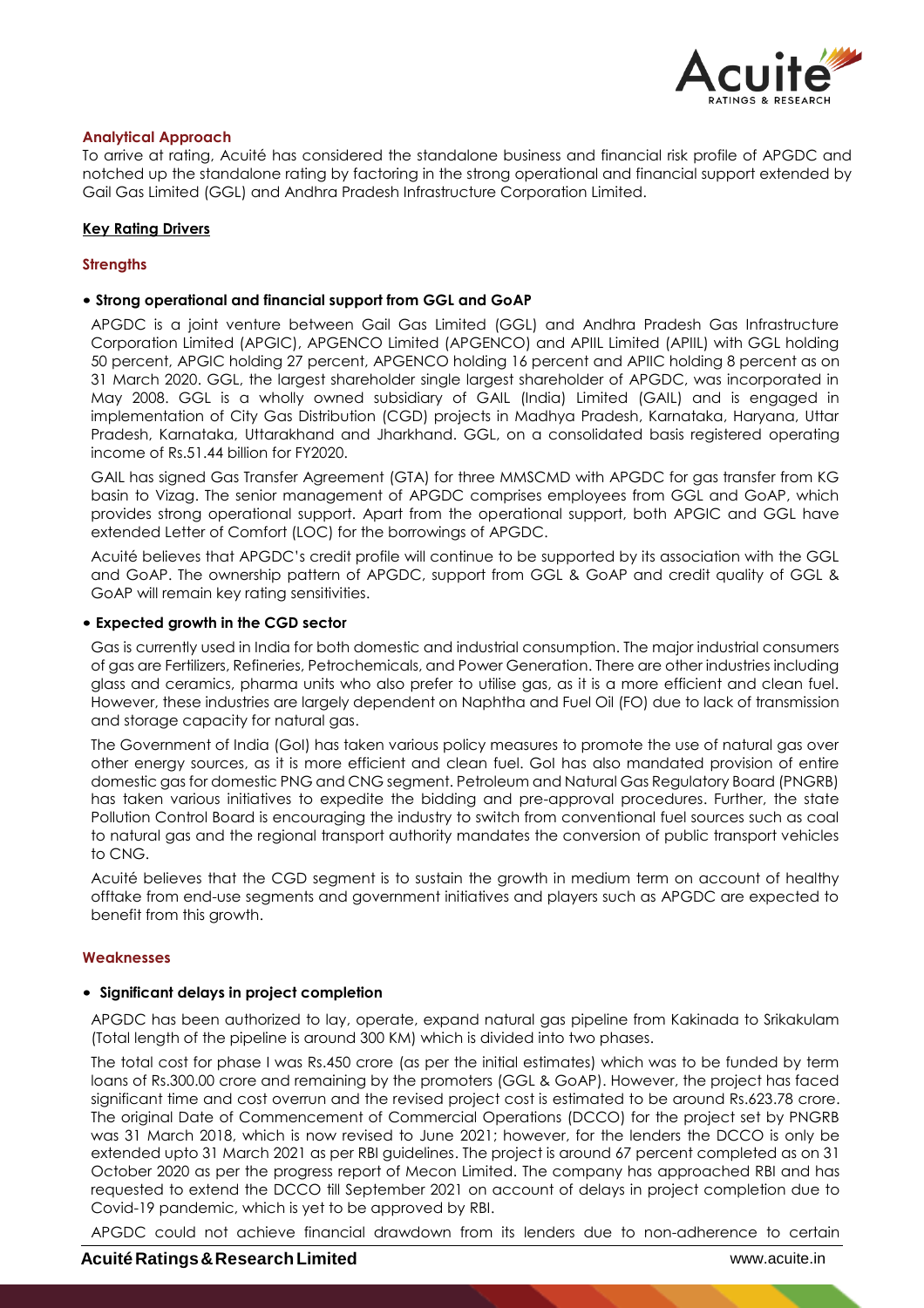

stipulations set by the lenders and is in discussions with lenders for additional loan due to increase in the project cost. The company has also received call letter from its promoters for additional equity infusion of Rs.308.00 crore, which is expected to come before 31 March 2021.

Acuité believes that ability of the company to execute the project as per revised timelines will be a key rating sensitivity.

### **Liquidity position: Adequate**

APGDC's project is yet to commence operations. In the interim, the promoters are expected to support preoperative expenses and are expected to infuse funds to meet additional equity contribution arising on account of cost overrun as per the revised funding pattern.

#### **Rating Sensitivities**

- Adherence to DCCO as per the revised timelines
- Achieving funding tie-up on timely manner

#### **Material Covenants**

#### None

### **Assessment of Adequacy of Credit Enhancement**

Not Applicable

### **About the Rated Entity - Key Financials**

|                                      | Unit    | FY20 (Actual) | FY19 (Actual) |
|--------------------------------------|---------|---------------|---------------|
| Operating Income                     | Rs. Cr. | 0.05          | 0.04          |
| <b>PAT</b>                           | Rs. Cr. | (2.21)        | (3.46)        |
| PAT Margin                           | (%)     | (4,822.31)    | (8, 123.50)   |
| <b>Total Debt/Tangible Net Worth</b> | Times   | 0.52          | 0.21          |
| PBDIT/Interest                       | Times   | (10.45)       | (781.93)      |

## **Status of non-cooperation with previous CRA (if applicable)** None

#### **Any other information**

None

#### **Applicable Criteria**

- Default Recognition https://www.acuite.in/view-rating-criteria-52.htm
- Infrastructure Entities https://www.acuite.in/view-rating-criteria-51.htm
- Explicit Credit Enhancements https://www.acuite.in/view-rating-criteria-49.htm
- Criteria For Group And Parent Support https://www.acuite.in/view-rating-criteria-47.htm
- Financial Ratios And Adjustments https://www.acuite.in/view-rating-criteria-53.htm

### **Note on complexity levels of the rated instrument**

https://www.acuite.in/view-rating-criteria-55.htm

## **Rating History (Upto last three years)**

| Date        | Name of Instrument<br><b>Facilities</b> | Term      | Amount (Rs. Cr) | <b>Ratings/Outlook</b>                       |
|-------------|-----------------------------------------|-----------|-----------------|----------------------------------------------|
|             | Term Loan                               | Long term | 200.00          | ACUITE A- (CE) /<br>Negative<br>(Reaffirmed) |
| $05-Nov-19$ | Term Loan                               | Long Term | 100.00          | ACUITE A- (CE) /<br>Negative<br>(Reaffirmed) |
| 29-Aug-18   | Term Loan                               | Long term | 300.00          | <b>ACUITE A-/Stable</b><br>(Assigned)        |